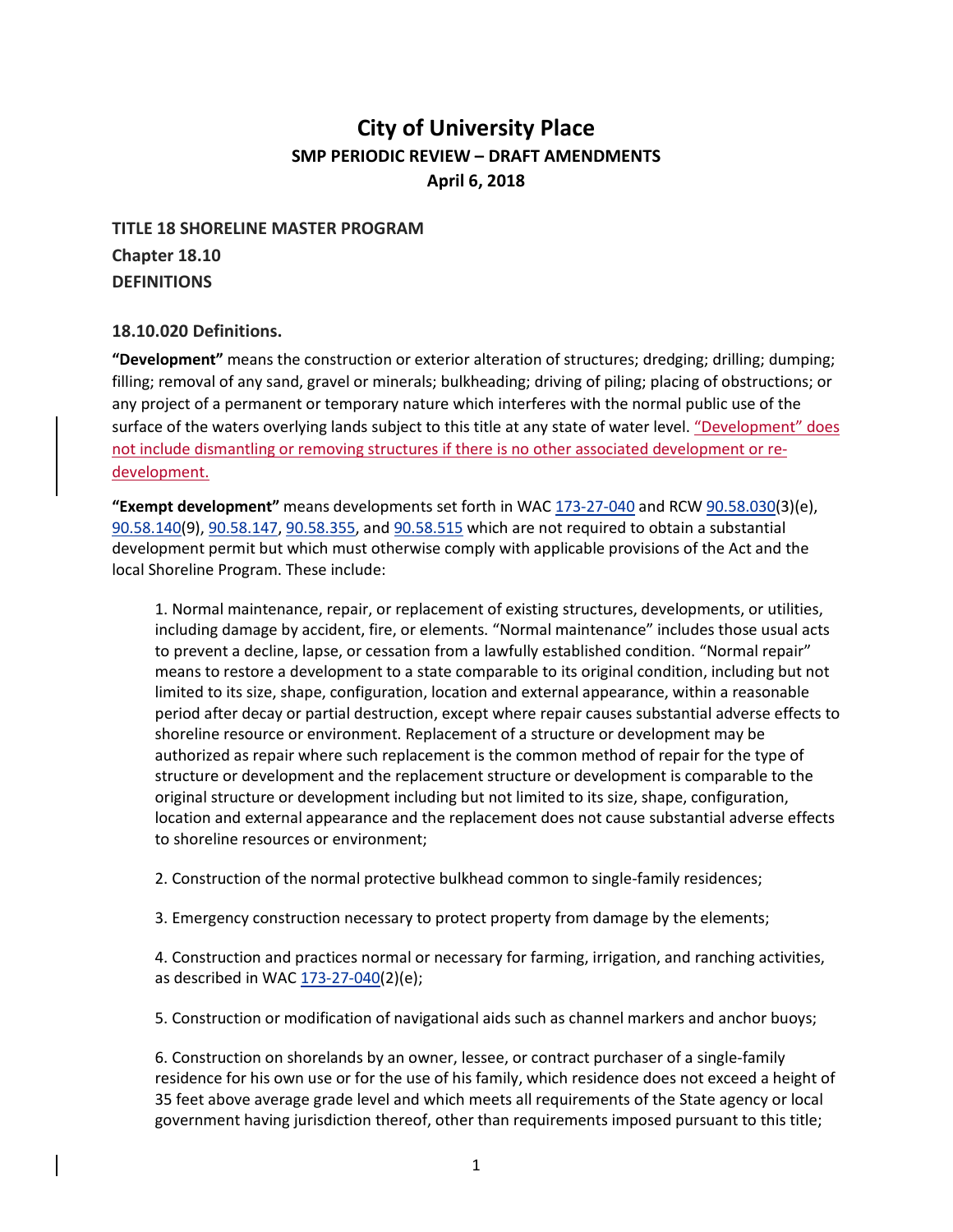7. Construction of a dock, including a community dock, designed for pleasure craft only, for the private noncommercial use of the owner, lessee, or contract purchaser of single- and multiplefamily residences. This exception applies if either:

a. In salt waters, the fair market value of the dock does not exceed \$2,500; or

b. In fresh waters, the fair market value of the dock does not exceed (1) \$20,000 for docks that are constructed to replace existing docks and are of equal or lesser square footage than the existing dock being replaced; or (2) \$10,000 for all other docks constructed in fresh waters. However, if subsequent construction occurs within five years of completion of the prior construction, and the combined fair market value of the subsequent and prior construction exceeds the amount specified in either subsection  $(7)(b)(1)$  or  $(2)$  of this definition, the subsequent construction shall be considered a substantial development for the purpose of this chapter;

8. Operation, maintenance, or construction of canals, waterways, drains, reservoirs, or other facilities that now exist or are hereafter created or developed as a part of an irrigation system for the primary purpose of making use of system waters, including return flow and artificially stored ground water for the irrigation of lands;

9. The marking of property lines or corners on State-owned lands, when such marking does not significantly interfere with normal public use of the surface of the water;

10. Operation and maintenance of any system of dikes, ditches, drains, or other facilities existing on September 8, 1975, which were created, developed, or utilized primarily as a part of an agricultural drainage or diking system;

11. Any project with a certification from the governor pursuant to Chapter [80.50](http://www.codepublishing.com/cgi-bin/rcw.pl?cite=80.50) RCW;

12. Site exploration and investigation activities that are prerequisite to preparation of an application for development authorization under this chapter, if:

a. The activity does not interfere with the normal public use of the surface waters;

b. The activity will have no significant adverse impact on the environment including, but not limited to, fish, wildlife, fish or wildlife habitat, water quality, and aesthetic values;

c. The activity does not involve the installation of a structure, and upon completion of the activity the vegetation and land configuration of the site are restored to conditions existing before the activity;

d. A private entity seeking development authorization under this section first posts a performance bond or provides other evidence of financial responsibility to the local jurisdiction to ensure that the site is restored to preexisting conditions; and

e. The activity is not subject to the permit requirements of RCW [90.58.550;](http://www.codepublishing.com/cgi-bin/rcw.pl?cite=90.58.550)

13. The process of removing or controlling an aquatic noxious weed, as defined in RCW [17.26.020,](http://www.codepublishing.com/cgi-bin/rcw.pl?cite=17.26.020) through the use of an herbicide or other treatment methods applicable to weed control that are recommended by a final environmental impact statement published by the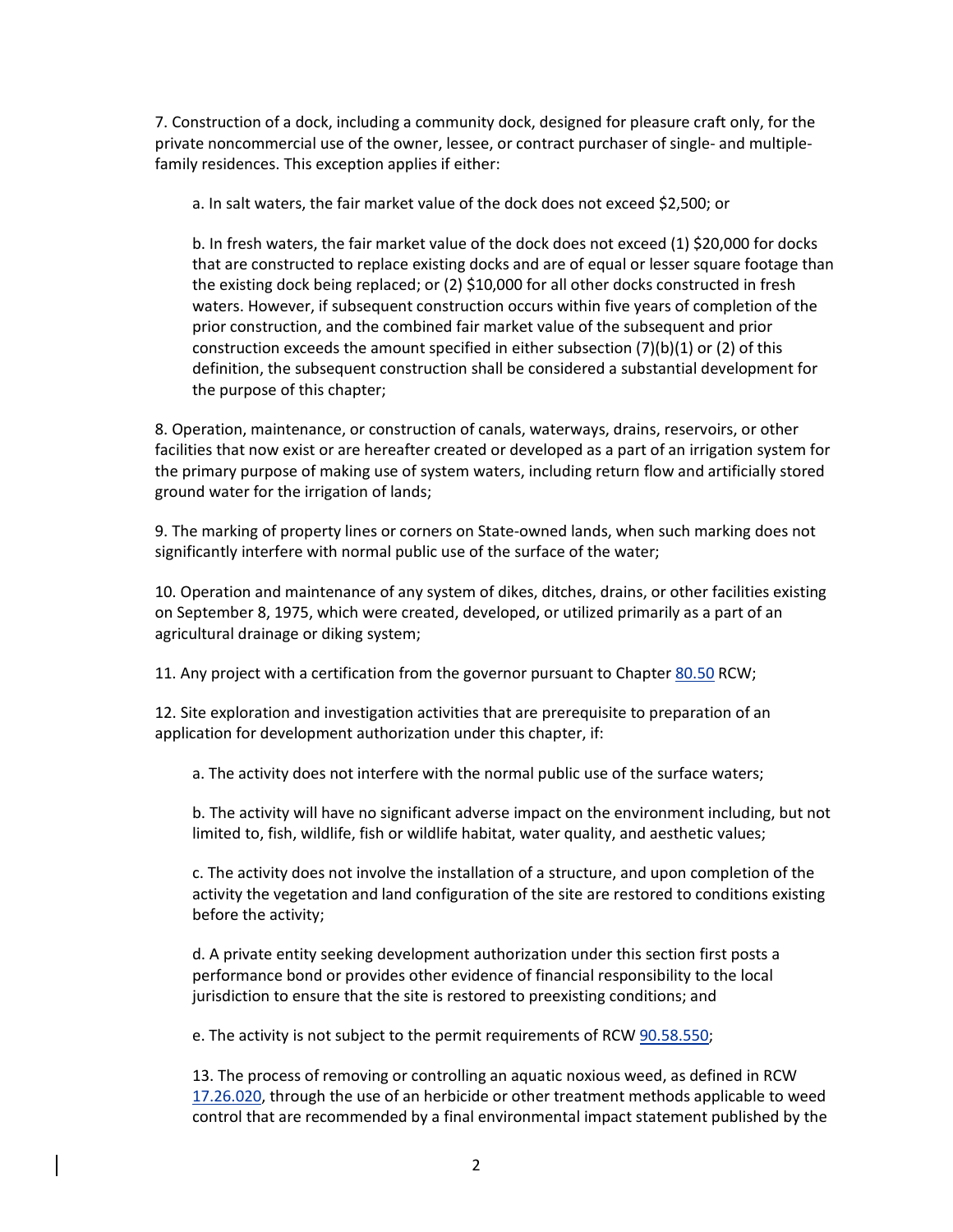Department of Agriculture or the Department jointly with other State agencies under Chapter [43.21C](http://www.codepublishing.com/cgi-bin/rcw.pl?cite=43.21C) RCW;

14. Watershed restoration projects as defined in WAC [173-27-040\(](http://www.codepublishing.com/cgi-bin/wac.pl?cite=173-27-040)o);

15. A public or private project, the primary purpose of which is to improve fish or wildlife habitat or fish passage, pursuant to WAC [173-27-040\(](http://www.codepublishing.com/cgi-bin/wac.pl?cite=173-27-040)p);

16. Hazardous substance remedial actions. The procedural requirements of Chapter [90.58](http://www.codepublishing.com/cgi-bin/rcw.pl?cite=90.58) RCW shall not apply to a project for which a consent decree, order or agreed order has been issued pursuant to Chapte[r 70.105D](http://www.codepublishing.com/cgi-bin/rcw.pl?cite=70.105D) RCW or to the Department of Ecology when it conducts a remedial action under Chapter [70.105D](http://www.codepublishing.com/cgi-bin/rcw.pl?cite=70.105D) RCW. The Department shall, in consultation with the appropriate local government, assure that such projects comply with the substantive requirements of Chapter [90.58](http://www.codepublishing.com/cgi-bin/rcw.pl?cite=90.58) RCW, Chapter [173-26](http://www.codepublishing.com/cgi-bin/wac.pl?cite=173-26) WAC and the local master program.

17. The external or internal retrofitting of an existing structure with the exclusive purpose of compliance with the Americans with Disabilities Act of 1990 (42 U.S.C. Sec. 12101 et seq.) or to otherwise provide physical access to the structure by individuals with disabilities.

**"Flood plain"** is synonymous with one hundred-year flood plain and means that land area susceptible to inundation with a one percent chance of being equaled or exceeded in any given year. The limit of this area shall be based upon flood ordinance regulation maps or a reasonable method which meets the objectives of the act. means the total area subject to inundation by the base flood including the flood fringe and the floodway areas.

**"Floodway"** means the area that has been established in effective federal emergency management agency flood insurance rate maps or floodway maps. Regardless of the method used to identify the floodway, the floodway shall not include those lands that can reasonably be expected to be protected from flood waters by flood control devices maintained by or maintained under license from the federal government, the state, or a political subdivision of the state. means the channel of a river or other watercourse and the adjacent land areas that must be reserved in order to discharge the base flood without cumulatively increasing the water surface elevation more than one foot, as identified on FEMA FIRM or floodway maps.

**"Substantial development"** means any development of which the total cost or fair market value exceeds \$7,0476,416, or any development which materially interferes with the normal public use of the water or shorelines of the State. (Note: The dollar threshold above is adjusted for inflation by the Washington Office of Financial Management every five years, beginning July 1, 2007, based upon changes in the consumer price index during that time period.) See RCW [90.58.030.](http://www.codepublishing.com/cgi-bin/rcw.pl?cite=90.58.030)

## **Chapter 18.15 ADMINISTRATION**

#### **18.15.070 Nonconforming development.**

A. General Provisions. Uses, lots or structures within the shoreline jurisdiction that do not meet the specific standards of this Shoreline Program shall be regulated pursuant to Chapter [19.80](http://www.codepublishing.com/WA/UniversityPlace/html/UniversityPlace19/UniversityPlace1980.html#19.80) UPMC, Nonconforming Lots, Uses, and Structures.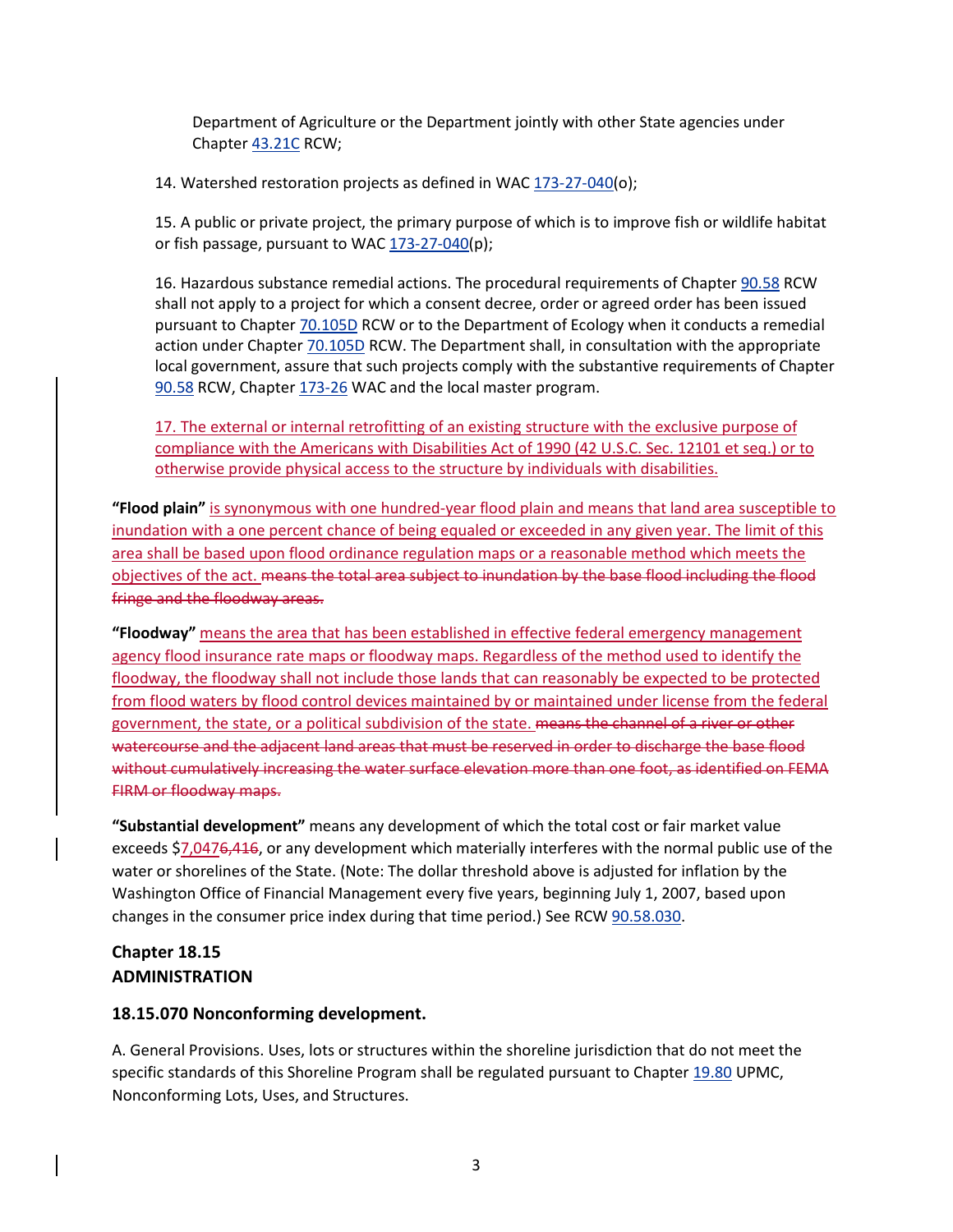B. Continuance. Subject to the provisions of this Shoreline Program, a lot, use or structure lawfully existing prior to the effective date of this Program or any amendment thereto, which is rendered nonconforming by adoption of this Shoreline Program or an amendment, may continue in the manner and to the extent that it existed upon the effective date of this Shoreline Program or amendment, respectively.

C. Nonconforming Development Regulations.

1. Nonconforming lots, uses and structures shall be regulated in accordance with Chapte[r 19.80](http://www.codepublishing.com/WA/UniversityPlace/html/UniversityPlace19/UniversityPlace1980.html#19.80) UPMC. In addition to provisions contained therein, the following provisions shall apply within the shoreline jurisdiction:

a. Any actions taken under the provisions of Chapter [19.80](http://www.codepublishing.com/WA/UniversityPlace/html/UniversityPlace19/UniversityPlace1980.html#19.80) UPMC shall not create adverse impacts to shoreline ecological functions and processes, and shall consider the cumulative impacts associated with the proposed action;

b. Required vegetation conservation areas are provided pursuant to UPMC [18.25.100;](http://www.codepublishing.com/WA/UniversityPlace/html/UniversityPlace18/UniversityPlace1825.html#18.25.100)

c. Expansion of a nonconforming structure within the required shoreline setback, whether horizontally or vertically, shall be prohibited.

d. The Administrator may authorize expansion of a nonconforming structure, provided:

(1) The expansion is located entirely outside of the VCA, VCA setback, and shoreline setback;

(2) The expansion is consistent with all other provisions of this Shoreline Program; and

(3) The expansion does not increase the degree of nonconformity. If the expansion would comply with subsections  $(C)(1)(d)(1)$  and (2) of this section but increase the degree of zoning nonconformity, a variance would be required pursuant to UPMC  $19.80.050(A)(1)$ . This provision could apply, for example, to a proposal with a front yard setback that complies with all Shoreline Program requirements but requires a zoning variance.

e. Notwithstanding UPMC 19.80.050(A)(2), the Administrator may authorize relocation of a nonconforming structure, provided the structure is brought as closely as practicable into conformance with the applicable provisions of this Shoreline Program.

ef. An expanded or relocated structure for which an administrative authorization has been issued consistent with the criteria listed in subsection  $(C)(1)(d)$  or  $(e)$  of this section shall be considered a legal nonconforming structure and the requirements of this section shall apply as they apply to preexisting nonconforming structures;

 $fg.$  A nonconforming use may not be converted to a use that is specifically prohibited in this Shoreline Program; and

 $gh$ . The applicant shall obtain required shoreline permits or approvals prior to construction.

2. Existing nonconforming covered moorage may be maintained, repaired, or replaced in accordance with WAC [173-27-040](http://www.codepublishing.com/cgi-bin/wac.pl?cite=173-27-040) and the requirements of the Department of Natural Resources.

3. The expansion or resumption of a nonconforming use may be authorized as a shoreline conditional use, provided the applicant demonstrates compliance with the standards in UPMC [18.15.060\(](http://www.codepublishing.com/WA/UniversityPlace/html/UniversityPlace18/UniversityPlace1815.html#18.15.060)A).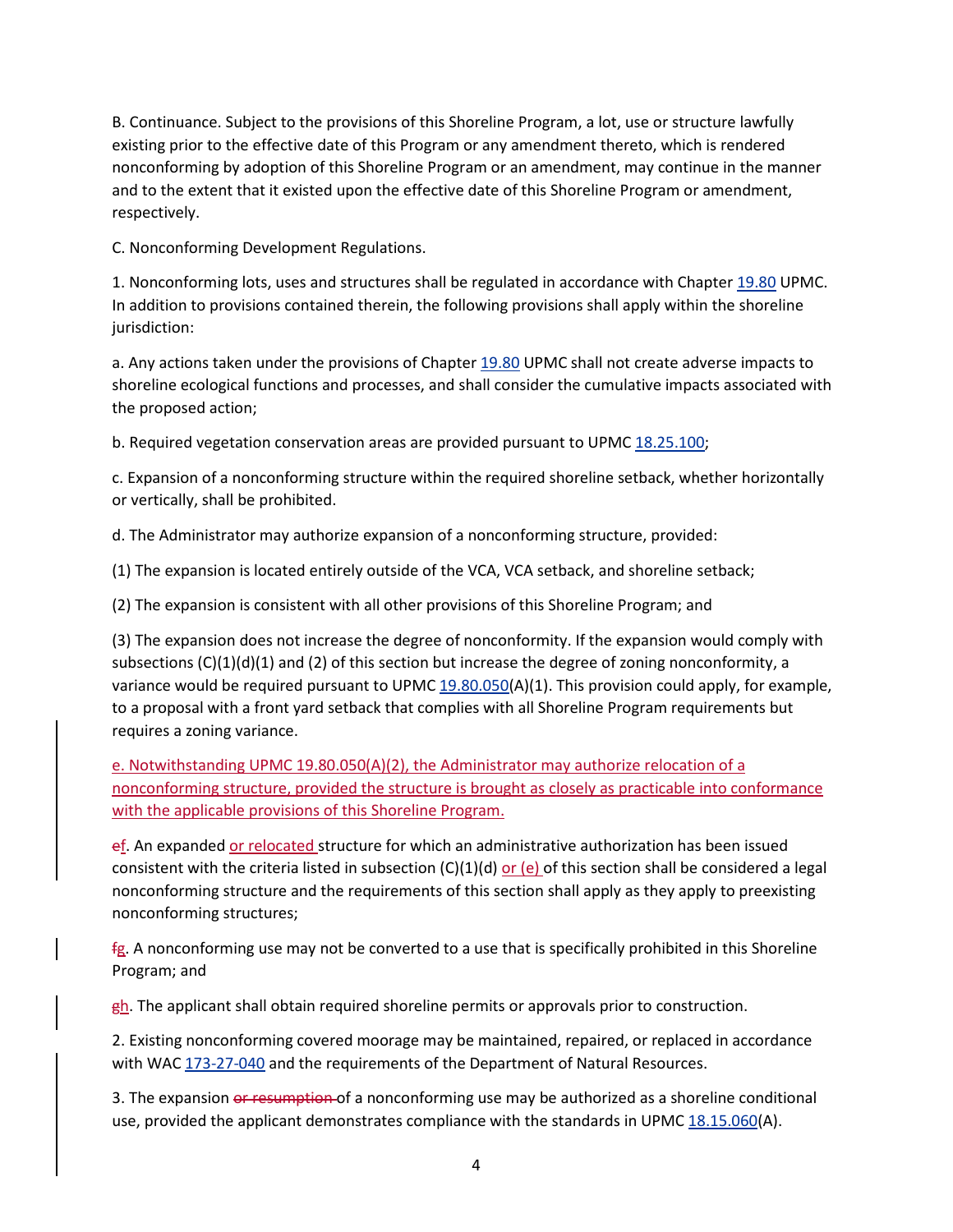4. If a nonconforming use is discontinued for twelve consecutive months or for twelve months during any two-year period, the nonconforming rights shall expire and any subsequent use shall be conforming unless re-establishment of the use is authorized through a shoreline conditional use permit, provided the applicant demonstrates compliance with the standards in UPMC [18.15.060\(](http://www.codepublishing.com/WA/UniversityPlace/html/UniversityPlace18/UniversityPlace1815.html#18.15.060)A) and the permit is applied for within the two-year period. Water-dependent uses should not be considered discontinued when they are inactive due to dormancy, or where the use includes phased or rotational operations as part of typical operations.

### **18.15.090 Ecology review.**

A. The Department of Ecology shall be notified of any substantial development, conditional use or variance permit decision made by the Examiner or Administrator, whether it is an approval or denial. The notification shall occur concurrently with the transmittal of the ruling to the applicant. When a substantial development permit and either conditional use or variance permit are required for a development, the submittal of the permits shall be made concurrently. After all local permit administrative appeals or reconsideration periods are complete and the permit documents are amended to incorporate any resulting changes, The the Administrator shall mail the permit and file the following items using return receipt requested mail to the Department of Ecology and the Office of Attorney General:

1. A copy of the complete application per WAC [173-27-180;](http://www.codepublishing.com/cgi-bin/wac.pl?cite=173-27-180)

2. Findings and conclusions that establish the basis for the decision including but not limited to identification of shoreline environment designation, applicable Shoreline Program policies and regulations and the consistency of the project with appropriate review criteria for the type of permit(s);

3. The final decision of the City;

4. The permit data sheet per WAC [173-27-190;](http://www.codepublishing.com/cgi-bin/wac.pl?cite=173-27-190)

5. Affidavit of public notice; and

6. Where applicable, the Administrator shall also file the applicable documents required by the State Environmental Policy Act (Chapter [43.21C](http://www.codepublishing.com/cgi-bin/rcw.pl?cite=43.21C) RCW).

B. When the project has been modified in the course of the local review process, plans or text shall be provided to Ecology that clearly indicates the final approved plan.

C. If Ecology determines that the submittal does not contain all of the documents and information required by this section, Ecology shall identify the deficiencies and notify the City and the applicant in writing. Ecology will not act on conditional use or variance permit submittals until the material requested in writing is submitted to them.

D. Ecology shall convey to the City and applicant its final decision approving, approving with conditions, or disapproving the permit within 30 days of the date of submittal by the City. The Administrator will notify those interested persons having requested notification of such decision.

E. Ecology shall base its determination to approve, approve with conditions or deny a conditional use permit or variance permit on consistency with the policy and provisions of the SMA, the criteria listed in Chapter [173-27](http://www.codepublishing.com/cgi-bin/wac.pl?cite=173-27) WAC and this Shoreline Program.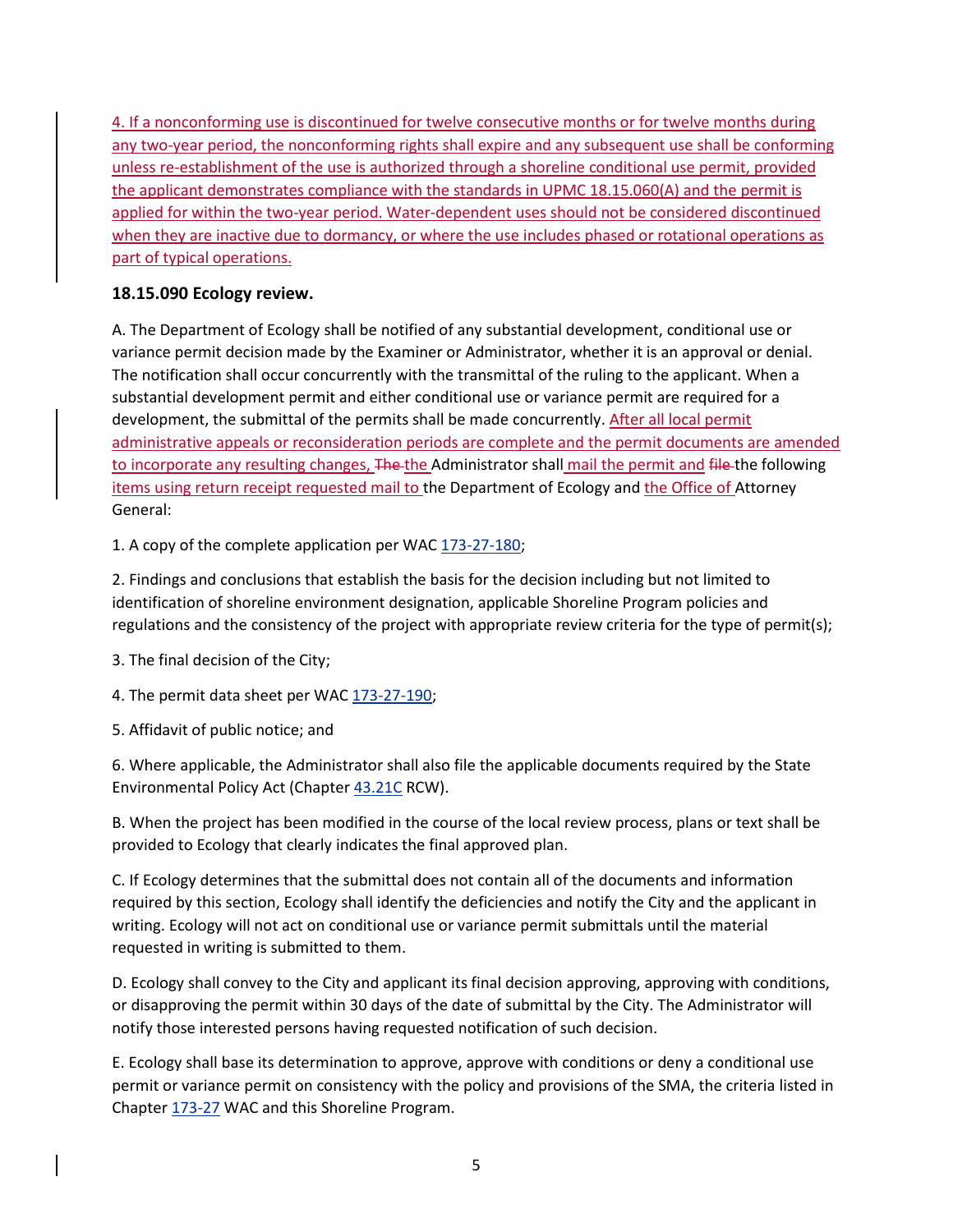F. Consistent with RCW 90.58.140(6), the state's Shoreline Hearings Board twenty-one day appeal period starts with the date of filing, which is defined below:

- 1. For projects that only require a substantial development permit: the date that Ecology receives the City's decision.
- 2. For a conditional use permit or variance: the date that Ecology's decision on the conditional use permit or variance is transmitted to the applicant and City.
- 3. For substantial development permits simultaneously mailed with a conditional use permit or variance to Ecology: the date that Ecology's decision on the conditional use permit or variance is transmitted to the applicant and the City.

G. No construction pursuant to a shoreline substantial development permit, shoreline variance, or shoreline conditional use authorized by this Shoreline Program shall begin or be authorized, and no building, grading or other construction permits shall be issued by the City until 21 days from the date of filingreceipt by the applicant and the City of Ecology's decision or until all review proceedings are terminated.

### **18.15.130 Developments not required to obtain shoreline permits or local reviews**

Requirements to obtain a shoreline substantial development permit, conditional use permit, variance, letter of exemption, or other review to implement the Shoreline Management Act do not apply to the following:

- A. Remedial actions. Pursuant to RCW 90.58.355, any person conducting a remedial action at a facility pursuant to a consent decree, order, or agreed order issued pursuant to chapter [70.105D](http://app.leg.wa.gov/RCW/default.aspx?cite=70.105D) RCW, or to the department of ecology when it conducts a remedial action under chapte[r 70.105D](http://app.leg.wa.gov/RCW/default.aspx?cite=70.105D) RCW;
- B. Boatyard improvements to meet NPDES permit requirements. Pursuant to RCW 90.58.355, any person installing site improvements for storm water treatment in an existing boatyard facility to meet requirements of a national pollutant discharge elimination system storm water general permit;
- C. WSDOT facility maintenance and safety improvements. Pursuant to RCW 90.58.356, Washington State Department of Transportation projects and activities meeting the conditions of RCW 90.58.356 are not required to obtain a substantial development permit, conditional use permit, variance, letter of exemption, or other local review;
- D. Projects consistent with an environmental excellence program agreement pursuant to RCW 90.58.045; and
- E. Projects authorized through the Energy Facility Site Evaluation Council process, pursuant to chapter 80.50 RCW.